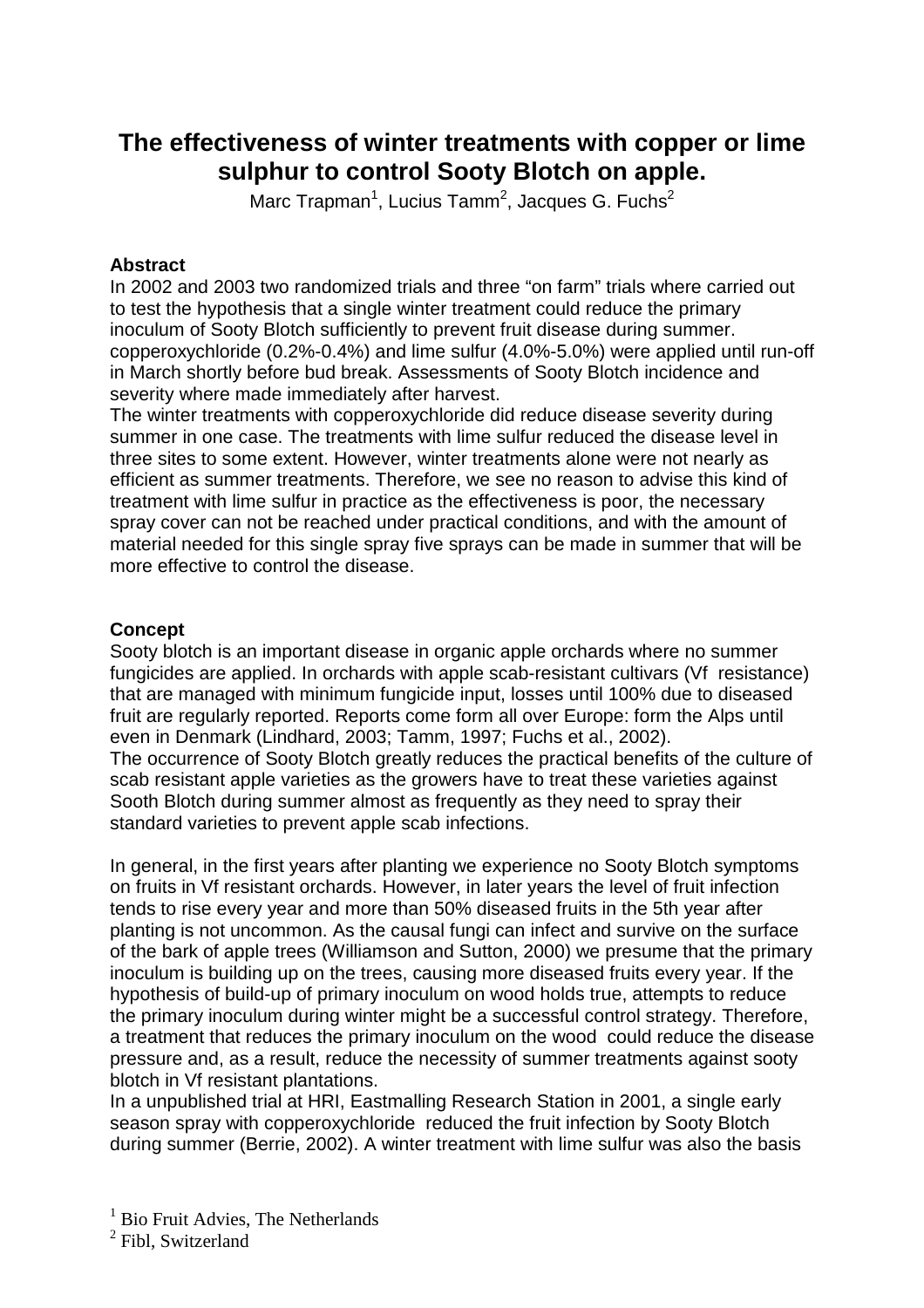of the fungicide schedules that Kumar and Pandey tested to reduce infections of sooty blotch and fly speck on apple ( Kumar and Pandey, 1994). In this preliminary study we aim to (i) verify whether the primary inoculum of Sooty Blotch can be reduced by winter sprays and (ii) to assess the feasibility of this approach for organic apple growing.

## **Materials and methods**

To test the concept we used in our trials copperoxychloride and lime sulfur as the most powerful preventive and eradicant fungicides available in organic agriculture and applied these at a fairly high rate. Copperoxychloride was used in 0.2-0.4 % (w/v) and lime sulfur in 5 %.(v/v) (Table 1). Treatments where made in March shortly before but break.

Table 1: Trial sites and treatments in 2002 an 2003. Trials in Zoelmond and Randwijk are complete randomized block designs. Trials in Pfyn and Aesch include larger plots and several varieties but no true replicates.

| Year | site                                 | Variety                     | winter treatment copper                | winter treatment<br>lime sulphur | date of winter summer<br>treatment | treatments                                 |
|------|--------------------------------------|-----------------------------|----------------------------------------|----------------------------------|------------------------------------|--------------------------------------------|
|      | 2002 Pfyn,<br>Switzerland            | Maigold                     | 0.3% copperoxychloride 3% lime sulphur |                                  |                                    | 08.03.2002 Cocana 1%<br>during<br>season   |
|      |                                      | Glocken<br>Topaz<br>Resista |                                        |                                  |                                    |                                            |
|      | 2003 Pfyn,<br>Switzerland            | Glocken                     | 0.4% copperoxychloride 5% lime sulphur |                                  |                                    | 06.03.2003 no treatment<br>vs cocana<br>1% |
|      |                                      | Topaz<br>Resista            |                                        |                                  |                                    |                                            |
|      | 2003 Aesch,<br>Switzerland           | Rewena                      | 0.4% copperoxychloride 5% lime sulphur |                                  |                                    | 04.03.2003 no treatment<br>vs cocana<br>1% |
|      |                                      | Ariwa<br>Rubinola<br>Topaz  |                                        |                                  |                                    |                                            |
|      | 2003 Zoelmond,<br><b>Netherlands</b> | Jonagold                    | 0.2% copperoxychloride 5% lime sulphur |                                  |                                    | 13.03.2003 no treatment                    |
|      | 2003 Randwijk,<br>Netherlands        | Topaz                       | 0.2% copperoxychloride 5% lime sulphur |                                  |                                    | 14.03.2003 no treatment<br>vs cocana<br>1% |

#### Experimental setup

In 2003 in the Netherlands two trials in a complete randomized block design where carried out:

1. Orchard Zoelmond, variety Jonagold, 4 replications, 7 trees per plot. In the previous year in 2002 100 % of the fruits in this orchard where infected by Sooty Blotch. The winter treatments where made on 13 march 2003. Trees where spayed with handgun until run-off. Additionally on 25 april 2003 a spray

<sup>&</sup>lt;sup>1</sup> Bio Fruit Advies, The Netherlands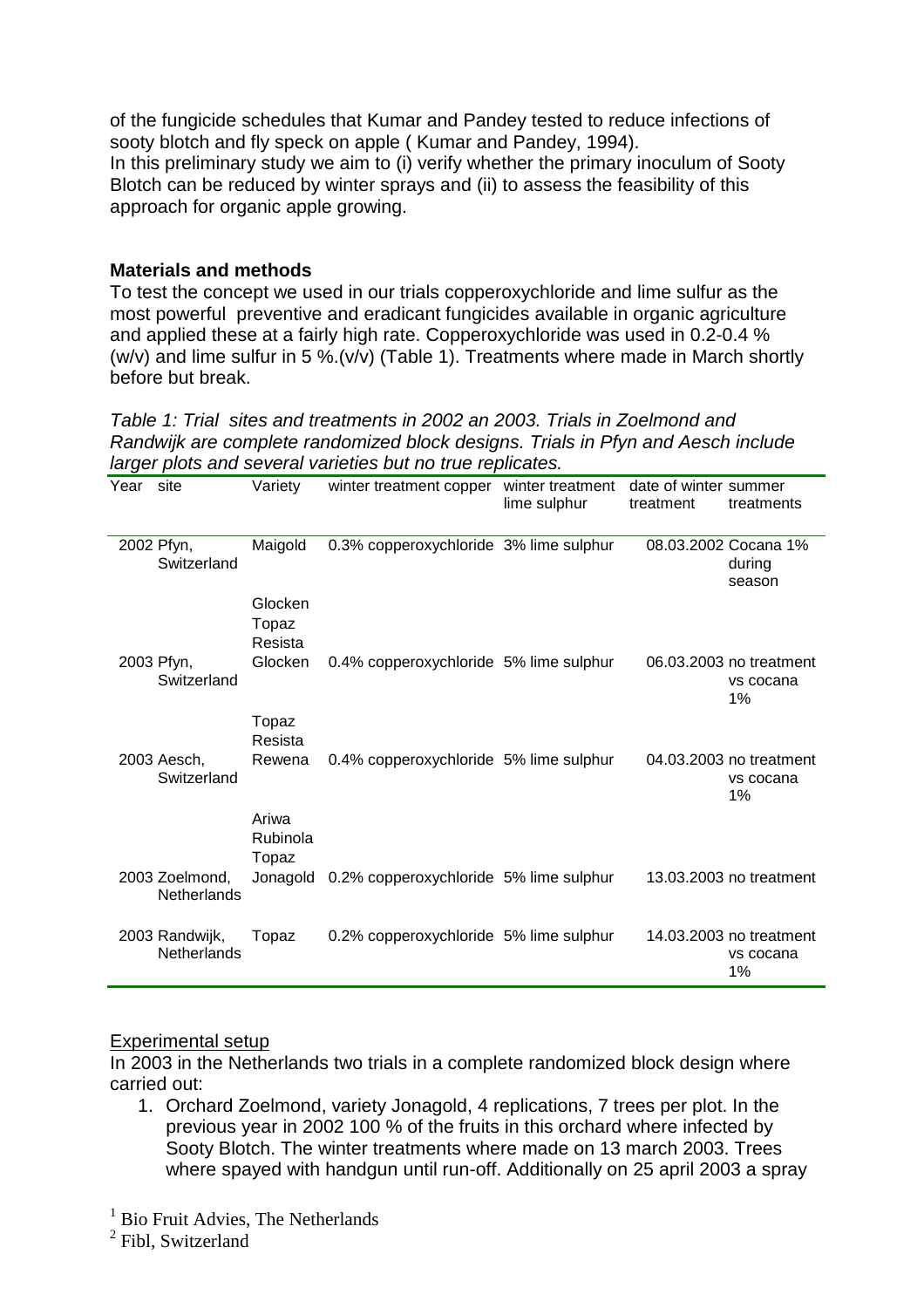with copperoxychloride (0.03%) was made was made in all plots, including the untreated plots, to control apple scab. No other fungicides where applied in 2003.

2. Orchard Randwijk, variety Topaz, 6 replications, 3 trees per plot. In 2002 12.8% of the fruits in this orchards where infected by Sooty Blotch. The winter treatments where made on 14 march 2003. Trees where spayed with hand gun until run-off. Summer treatments scheduled by the use of an experimental infection model (Trapman 2004) for Sooty Blotch was an alternative strategy tested in this trial. In these plots 3 treatments with Cocana where made:  $2^{\overline{nd}}$ july,  $11<sup>th</sup>$  august and on  $9<sup>th</sup>$  September. No other fungicides where applied in this trial orchard 2003.

In 2002 and 2003 in Switzerland a total of three "on farm trials" where run without replications.

- 1. 2002, Orchard Pfyn, varieties Maigold, Glocken Apfel, Topaz and Resista. The orchard was split in 4 quadrants. Two quadrants were treated with copper oxychloride  $0.3\%$  and lime sulphur  $3\%$  on the  $3<sup>rd</sup>$  of March. During the season, the whole orchard was treated with the farmers standard spray program, which included 8 sprays with Cocana RF 1%. This preliminary trial allows to assess the 'added value' of a winter treatment.
- 2. 2003, Orchard Pfyn, varieties Glocken Apfel, Topaz and Resista. On 6th March 2003 16-18 trees of each varieties were sprayed by hand gun until run-off. The grower applied his regular sooty blotch summer program. For each treatment and varietiy 3-4 trees where left unprotected during summer.
- 3. 2003, Orchard Aesch, varieties Ariwa, Rewena and Topaz. On 4 march 2003 16-18 trees of each varieties were sprayed by hand gun until run-off. The grower applied his regular sooty blotch summer program. For each treatment and variety 4 trees where left unprotected during summer.

#### **Assessments**

In the Dutch trial assessments where made immediately after harvest ( Topaz 2 October, Jonagold 10 October). Incidence and severity where assessed using a rating proposed by Hartman (Hartman, 2000):  $0 =$  no disease,  $1 =$  trace- 5% of fruit surface,  $2=6-25$  % of fruit surface,  $3=25-50$  % of fruit surface,  $4=50$  % of fruit surface. The differences in disease incidence where tested using ANOVA. In the Swiss trials assessments where made directly after harvest. Disease was accessed as % of diseased fruit surface (disease severity). For each treatment, at least 50 fruits were randomly chosen for the assessment.

#### **Results**

In the season 2002, Sooty Botch pressure was relatively high in the Netherlands and in Switzerland, leading to unacceptably high yield losses in untreated orchards. In contrast, 2003 was a very dry summer and there was much less Sooty Bloch compared to 2002. The disease incidence in both Dutch experimental orchards was only one third of that of 2002, and most infected fruits had less then 5% of their surface covered with the disease.

In the randomized block trials in the Netherlands early treatments with copperoxychloride had no effect on the disease level at harvest. The treatments with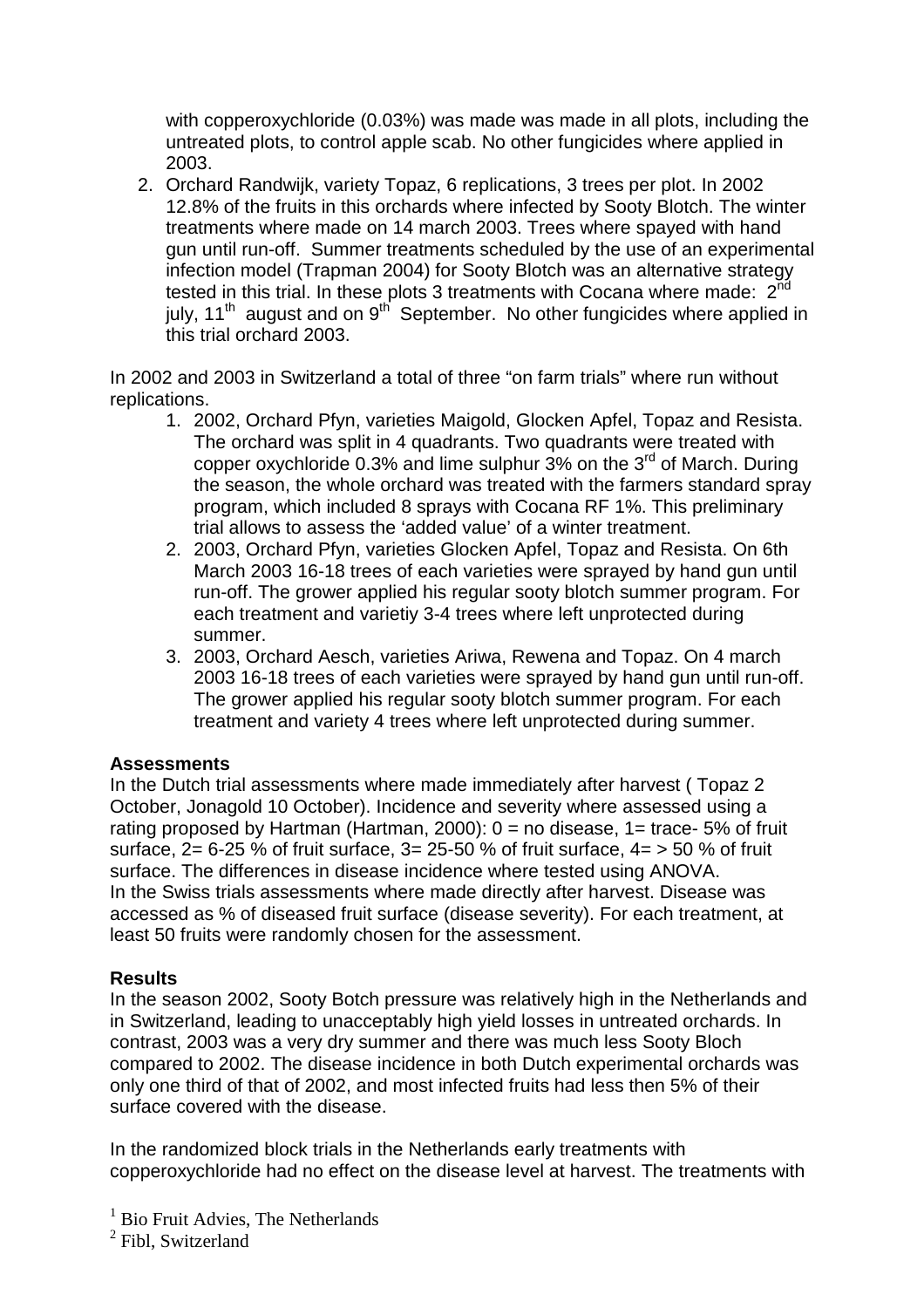lime sulphur reduced the disease incidence by 28 and 48 %, but these effects are not significant. (Table 2 and 3) The alternative program of three Cocana treatments during summer reduced the disease incidence by significantly by 79%

Table 2 Results of winter treatments on Jonagold in the Zoelmond trial. Sooty Blotch incidence and severity at harvest.

|               |                           | Sooty Blotch rating 10 October 2003<br>(% of the fruits) |     |     |   |        |  |
|---------------|---------------------------|----------------------------------------------------------|-----|-----|---|--------|--|
|               |                           | 1= trace                                                 |     |     |   | Total  |  |
|               | Untreated                 | 28.1                                                     | 8.9 | 1.5 |   | 38.5a  |  |
| $\mathcal{P}$ | Copperoxychloride<br>0.2% | 30.2                                                     | 4.1 | 0.8 | 0 | 34.6a  |  |
| 3             | Lime sulfur 5.0 %         | 24.4                                                     | 3.0 | 0.2 |   | 27.7 a |  |

Numbers in the same column followed by the same letter are not significantly different.  $(P= 0.05)$ 

Table 3 Results of winter treatments on Topaz in the Randwijk trial. Sooty Blotch incidence and severity at harvest.

|   |                           | Sooty Blotch rating 2 October 2003<br>(% of the fruits) |      |   |  |                   |  |
|---|---------------------------|---------------------------------------------------------|------|---|--|-------------------|--|
|   |                           | $1 = \text{trace}$                                      |      |   |  | Totaal            |  |
|   | Untreated                 | 3.02                                                    | 0.06 |   |  | 3.08a             |  |
| 2 | Copperoxychloride<br>0.2% | 3.38                                                    | 0.06 | 0 |  | 3.44a             |  |
| 3 | Lime sulfur 5.0 %         | 1.60                                                    |      |   |  | 1.60a             |  |
|   | Summer Cocana 0,1%        | 0.64                                                    |      |   |  | 0.64 <sub>b</sub> |  |

Numbers in the same column followed by the same letter are not significantly different.  $(P= 0.05)$ 

In 2002 in the Swiss trials, disease severity reached in untreated control plots 25- 50%, whereas in 2003, disease severity was much lower (Graph 1). However, even under dry conditions, Topaz showed much higher rates of disease severity, indicating substantial differences of susceptibility between varieties. In the Swiss field trials in 2003, the disease level in the untreated plots in the varieties Ariwa, Rewena, Resista and Glockenapfel were so low, that no conclusions on the results of the treatments can be drawn.

However, in both trials on the variety Topaz, the winter treatment with lime sulphur reduced the disease incidence at harvest. In contrast, treatments with oxychloride on Topaz led to inconsistent results.

The summer treatments with Cocana controlled Sooty Blotch quite efficiently in all trials, regardless of previous winter treatments. These results suggest that winter treatments were not nearly as efficient against Sooty Blotch as summer treatments.

<sup>2</sup> Fibl, Switzerland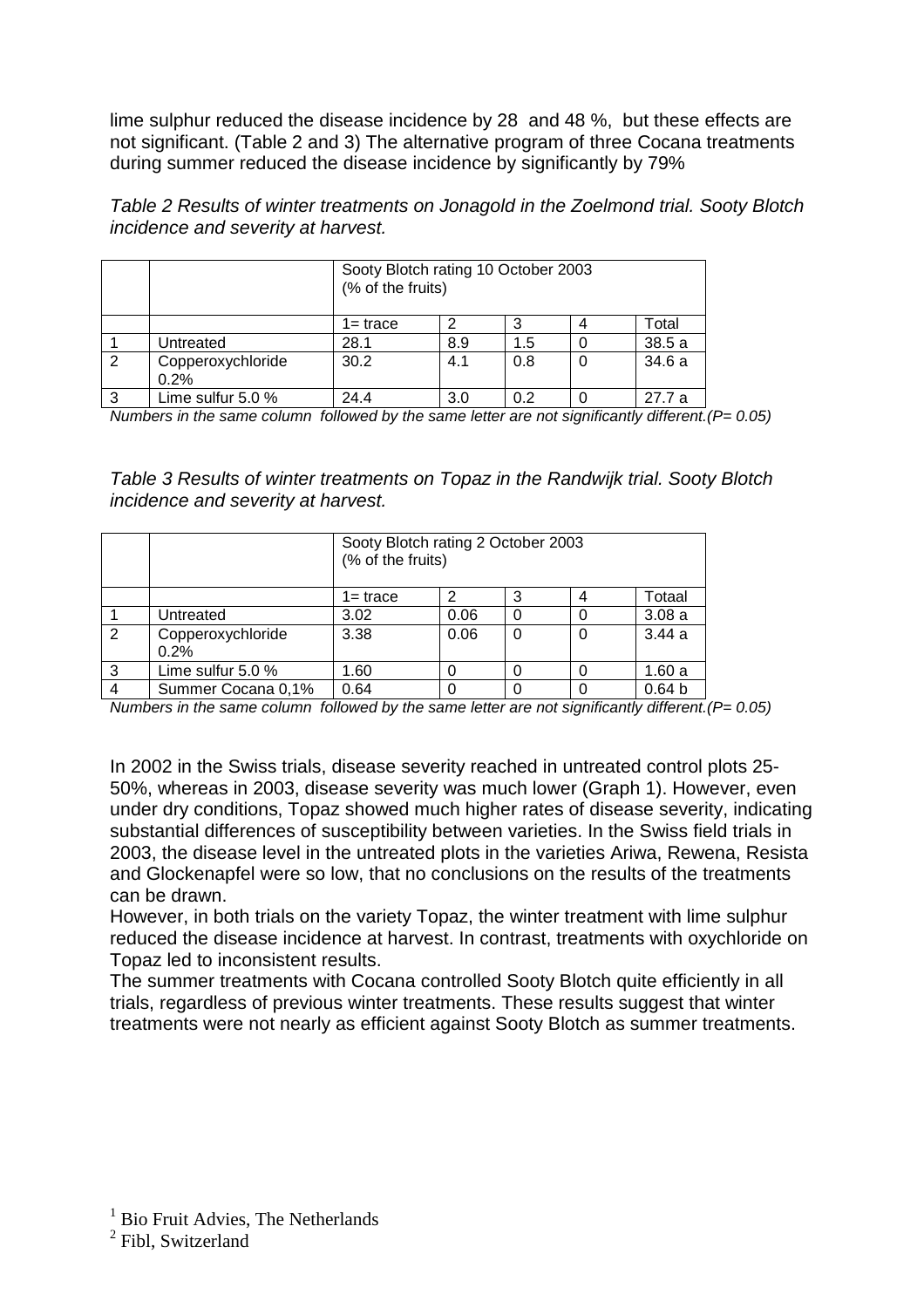

Graph 1: Effect of winter treatments with copperoxichloride or lime sulphur on Sooty Blotch control during summer in 2002 and 2003 in Switzerland.

<sup>2</sup> Fibl, Switzerland